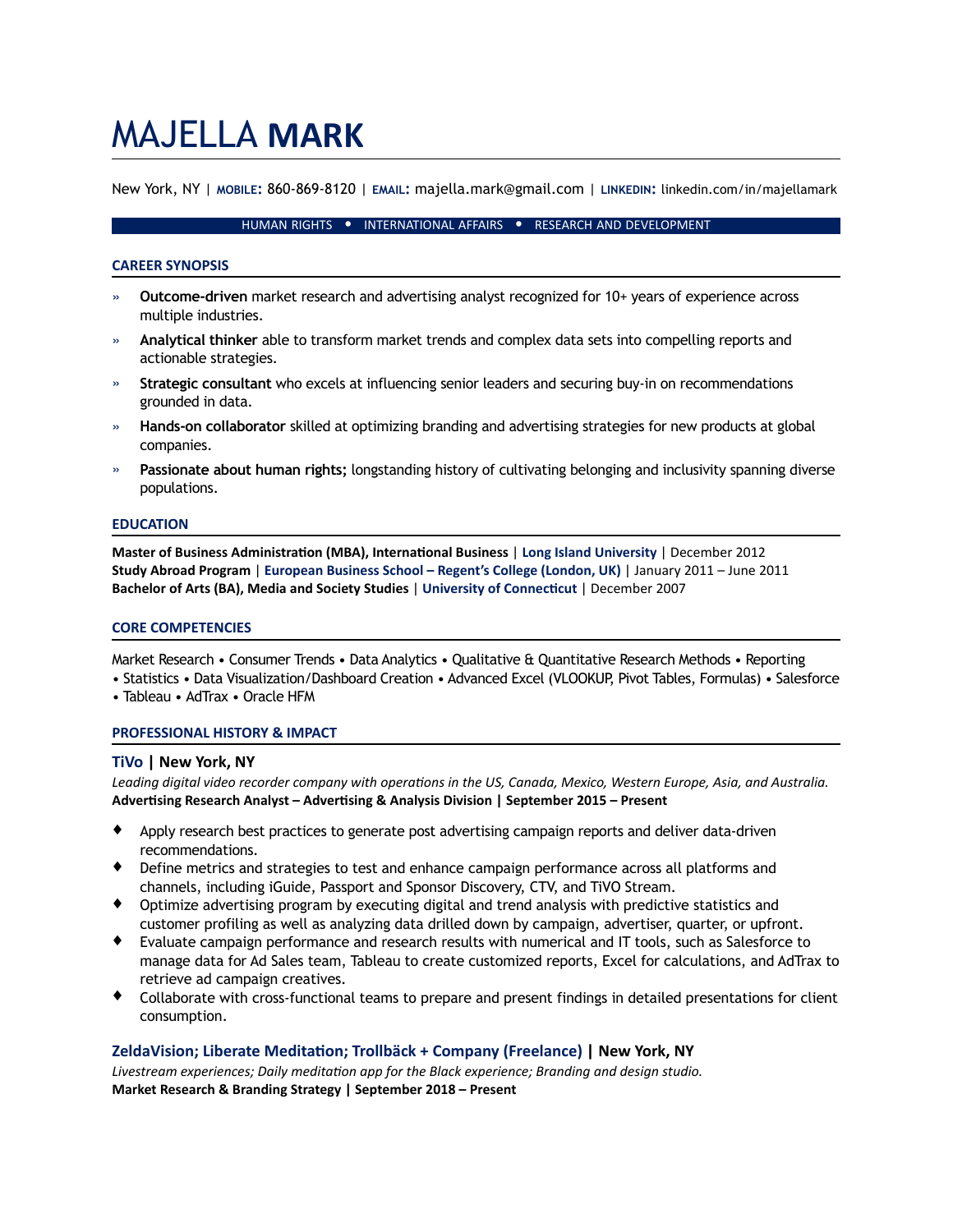- ♦ Leverage several research techniques to discover insights from document analysis, surveys, case studies, & interviews.
- ♦ Aggregate and review data retrieved from databases and Excel to draft possible conclusions and effective business strategies.
- ♦ Distill findings into compelling visual presentations and reports to enable business leaders with data-driven market decisions.
- ♦ Design and manage research with both quantitative and qualitative methodologies as needed.
- ♦ Consult with senior leaders at client organizations on branding identity, messaging, market positions, & product development.
- ♦ Strategize and optimize omni-channel social media presences in first stages of new entity to elevate brand awareness.
- ♦ Clients span multiple industries, including media and entertainment, health & wellness, and creative design services.

## **RELEVANT EXPERIENCE**

## **Culture Banx | Brooklyn, NY**

*News outlet featuring curated business news for hip hop culture.* 

**Feature Writer | April 2019 – Present** 

- Create compelling essays and articles focused on Black business and economics. Titles include:
- ♦ *Why Black Frontiers Should Start Building Environmental Enterprises*
- ♦ *Is It Time For The Black Community To Greenbook The Art Industry?*
- ♦ *Is It Time We Make Kemetic Yoga In The \$130 Billion Industry Mainstream Before Someone Else Does?*
- ♦ *How Black Investors Can Enter The Agriculture Game Without Becoming Farmers*
- ♦ *The Souring 20s New Black Renaissance In Africa, What You Should Explore And Invest In?*

## **Womanly Magazine | Brooklyn, NY**

*Women's health publication committed to inclusive healthcare education & prevention while amplifying women's voices.* **UX Research and Data Analyst | May 2020 – Present** 

- ♦ Execute UX research for Womanly interactive platforms and one-off project initiatives such as Take Care Mighty Networks.
- ♦ Acquire social media and digital data from primary or secondary data sources and maintain data systems to ensure integrity.
- ♦ Identify, analyze, and interpret trends in women-oriented media and women's health care derived from complex data sets.
- ♦ Engage digital and editorial team to define priorities and information needs for magazine & women's health rights initiative.
- ♦ Compile, organize, and translate data based on KPI category across all platforms to enable clients with visualized dashboards.
- ♦ Analyze data results using statistical techniques and provide ongoing reports for social media, print, and digital expansion.

## **ICAP | Jersey City, NJ**

Leading markets operator and provider of post trade risk mitigation and information services. Finance Reporting and Expense Junior Analyst (Contract) | September 2013 – August 2015

- ♦ Prepared weekly, monthly, & quarterly reports detailing all US trading desks for regional & international management review.
- ♦ Gathered data from Oracle HFM and Excel to analyze financial data & reports for accounting conducted in US departments.
- ♦ Collaborated with regional financial institutions, including investment firms, clearing brokerages, and collateral banks.
- ♦ Reconciled monthly expense accounts for Global Broking, US Settlements, and FP&A with Excel Macro, Pivot Tables, & more.